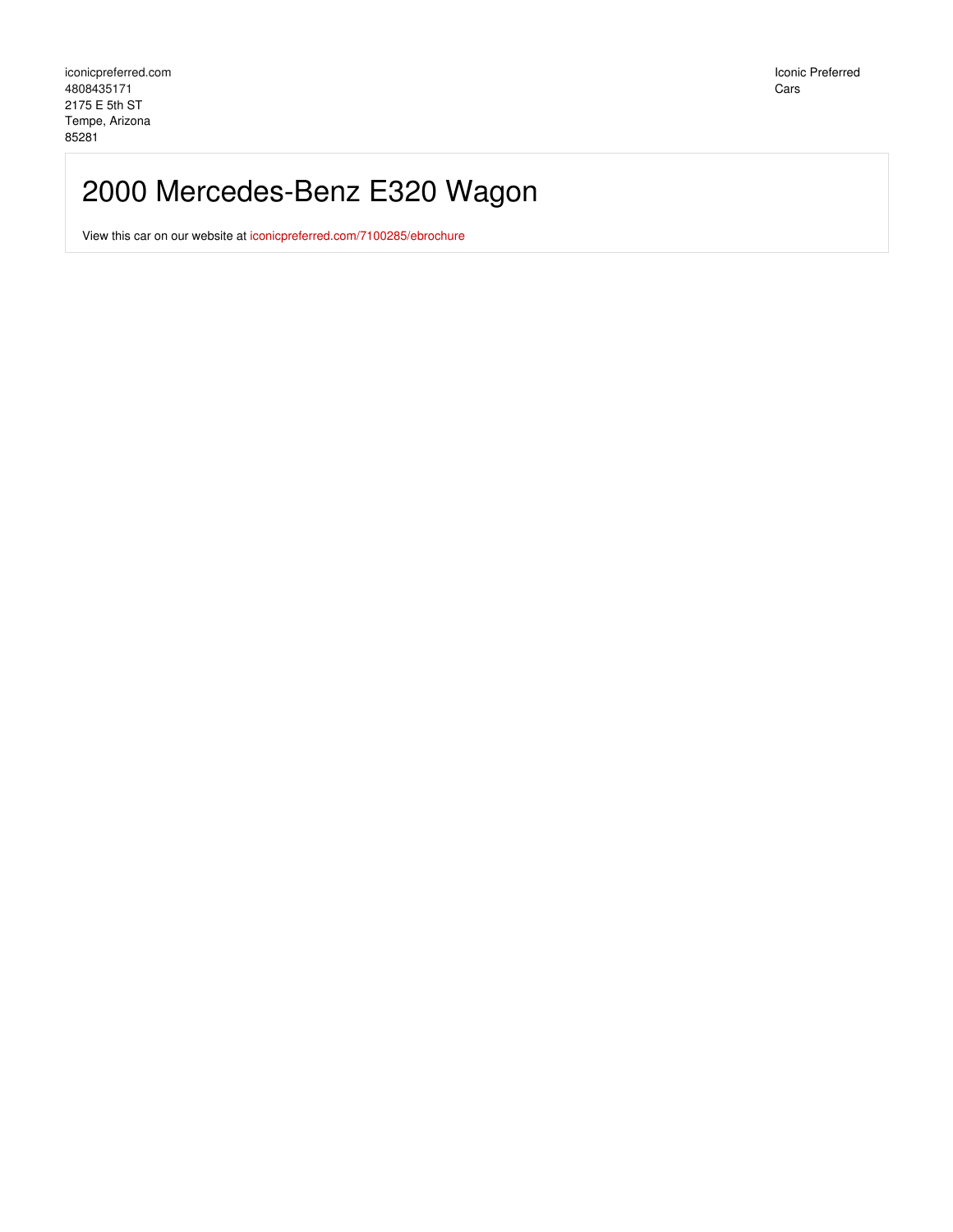

# Our Price **\$8,919**

## **Specifications:**

| Year:            | 2000                                                |
|------------------|-----------------------------------------------------|
| VIN:             | WDBJH65J3YB123565                                   |
| Make:            | Mercedes-Benz                                       |
| Stock:           | 123565                                              |
| Model/Trim:      | E320 Wagon                                          |
| Condition:       | Pre-Owned                                           |
| Body:            | Wagon                                               |
| <b>Exterior:</b> | <b>Brilliant Silver</b>                             |
| Engine:          | 3.2L SOHC SMPI 18-valve aluminum-alloy<br>V6 engine |
| Interior:        | Ash Leather                                         |
| Mileage:         | 144,578                                             |
| Drivetrain:      | <b>Rear Wheel Drive</b>                             |
| Economy:         | City 20 / Highway 27                                |

PLEASE CALL OR TEXT 480-843-5171 FOR APPOINTMENT. INCLUDES AN ARMOR SHEILD 50/50 GUARANTEE. THIS 2000 MERCDEDES BENZ E320 7 PASSENGER WAGON HAS A CERTIFIED CLEAN VEHICLE HISTORY REPORT AND HAS BEEN FULLY INSPECTED & RECONDITIONED FOR YOUR CONVENIENCE. WE MAKE THE EFFORT TO INSURE ALL OUR INVENTORY LOOK FLAWLESS, SO WHEN YOU WALK IN TO OUR SHOWROOM YOU WILL BE LOOKING AT THE MOST BEAUTIFUL CAR IN THE MARKET. THIS CAR HAS HAD A CONCOURSE DETAIL, PAINT RESTORATION, DING / DENT REMOVAL AND LEATHER RECONDITIONING. WE SPEND THE TIME AND MONEY TO INCREASE AND HELP PRESERVE THE VALUE OF YOUR NEXT VEHICLE. THIS STYLISH TOURING WAGON IS POWERTED BY A 3.2 LITER V6 MOTOR THAT IS KNOWN AS ONE OF THE MOST RELIGHABLE MOTORS IN THE MARKET, IT HAS EXCELLENT POWER FOR ACCELERATION HET IS MORE FUEL EFFICIENT THAN OTHER CARS IN ITS CLASS. THIS E320 WAGON HAS LEATHER SEATS, POWER SLIDING GLASS MOON ROOF, CLIMATE CONTROL, THIRD ROW 7 PASSENGER SEATING AND A BOSE AUDIO SYSTEM THAT ROCKS. COME DOWN TO OUR ALL INDOOR AND CLIMATE CONTROLLED SHOWROOM TODAY LOCATED IN SUNNY TEMPE, ARIZONA AND SEE FOR YOURSELF. PLEASE CALL OR TEXT (480)843-5171 FOR APPOINTMENT. THIS LOW ADVERTISED PRICE IS AN INTERNET CASH SPECIAL, CUSTOM TAILORED FINANCING IS AVAILABLE. WE OFFER KELLY BLUE BOOK FAIR TRADE-IN VALUE ON MOST TRADES, HONEST AND FRIENDLY STAFF, 3 MONTH 3,000 MILE GUARANTEE AND DISCOUNTED PARTS & SERVICE FOR ALL CUSTOMERS. ARE YOU TIRED OF LOOKING AT CARS OTHER DEALERS ADVERTISE AS PERFECT CONDITION AND COME TO FIND OUT THEY ARE NOT WHAT YOU EXPECTED? YOU NEED TO SEE THE INVENTORY AT ICONIC PREFERRED CARS. WE TAKE PRIDE IN STOCKING THE CLEANEST CARS AT COMPETITIVE PRICES. ICONIC PREFERRED CARS SERVING AZ FOR OVER 26 YEARS. "IF I WOULDN'T PARK IT IN MY OWN GARAGE, YOU BET YOU WON'T FIND IT AT MY DEALERSHIP".

WWW.ICONICPREFERRED.COM, \*WHITE GLOVE DELIVERY IS SUBJECT TO A \$199.00 OR MORE FEE DEPENDENT ON DELIVERY DISTANCE.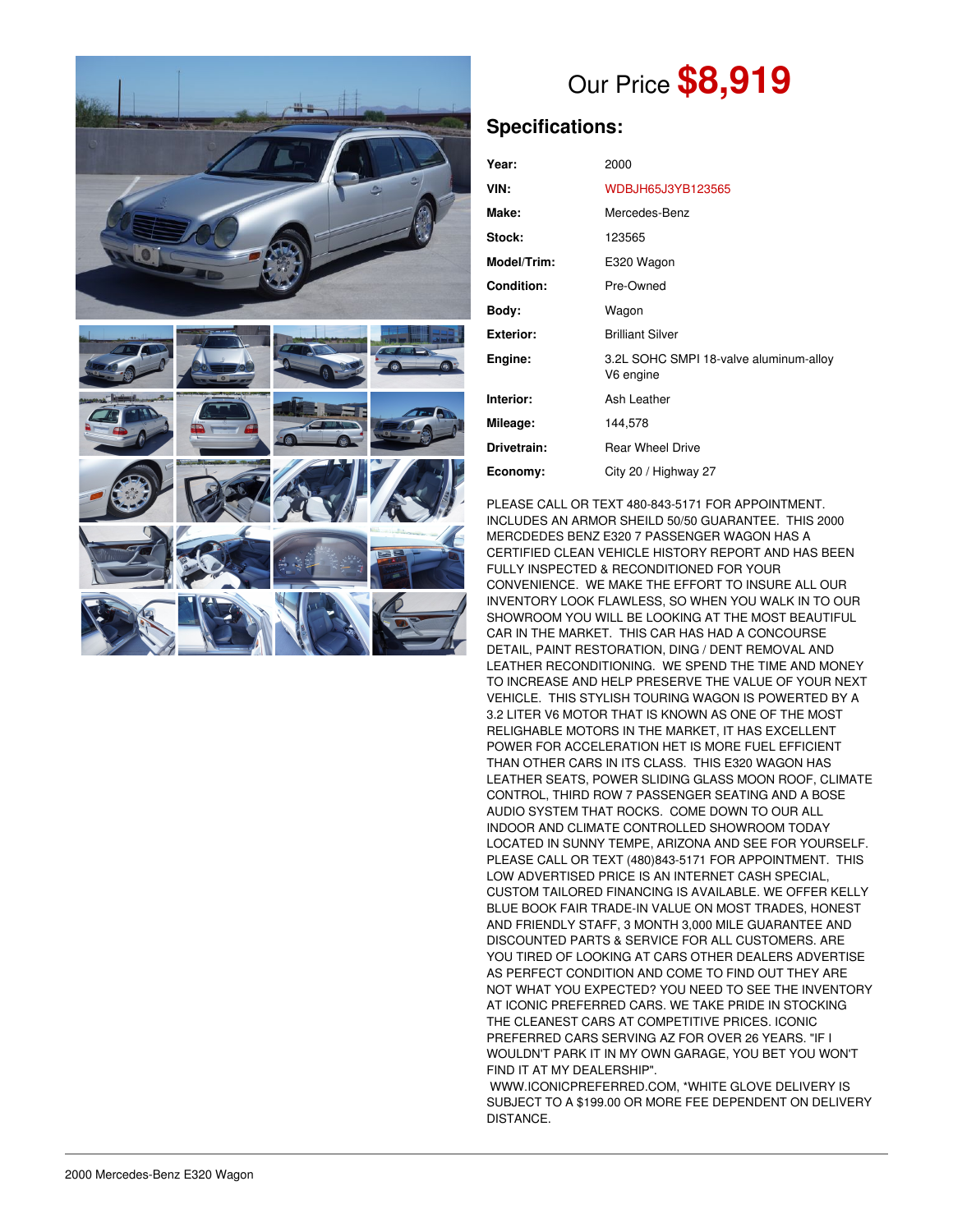

#### 2000 Mercedes-Benz E320 Wagon

Iconic Preferred Cars - 4808435171 - View this car on our website a[ticonicpreferred.com/7100285/ebrochure](https://iconicpreferred.com/vehicle/7100285/2000-mercedes-benz-e320-wagon-tempe-arizona-85281/7100285/ebrochure)

| <b>Installed Options</b>                                                                                                                                                                                                                                                                                         |  |
|------------------------------------------------------------------------------------------------------------------------------------------------------------------------------------------------------------------------------------------------------------------------------------------------------------------|--|
| <b>Interior</b>                                                                                                                                                                                                                                                                                                  |  |
| - 10-way pwr front bucket seats w/head restraints<br>3 position memory for driver/front passenger seats/steering column/mirrors/ headrests<br>٠<br>8-speaker sound system - Active charcoal climate control filter<br>Antenna for cellular telephone- Anti-theft alarm system- Auto dimming rearview mirror<br>٠ |  |
| Automatic dual-zone climate control-inc: air/dust filters, sun/smog sensors, engine heat<br>٠<br>recirculation feature (REST)<br>Center console-inc: front armrest w/upper & climate controlled lower storage<br>٠                                                                                               |  |
| Compact disc/cellular telephone pre-wiring- Cruise control<br>٠<br>Dual front/middle/rear cup holders- Dual illuminated visor vanity mirrors<br>٠                                                                                                                                                                |  |
| Dual-mode Smartkey system-inc: remote window opening, doors/tailgate/filler cap unlocking<br>٠<br>& key copy protection<br>Electrically heated rear window - Entrance lamps<br>٠                                                                                                                                 |  |

- Fiber-optic AM/FM/weather band stereo radio w/concealed auto-reverse cassette -inc: seek/scan, multifunction keypad, 4 in 1 control soft keys, CD changer/ phone controls, antitheft coding, speed compensated volume
- Fold-down second seat armrest w/dual slide-out cup holders
- Front courtesy lights w/delay shutoff- Front passenger reading lamp

- Front/rear door storage pockets- Genuine burl walnut trim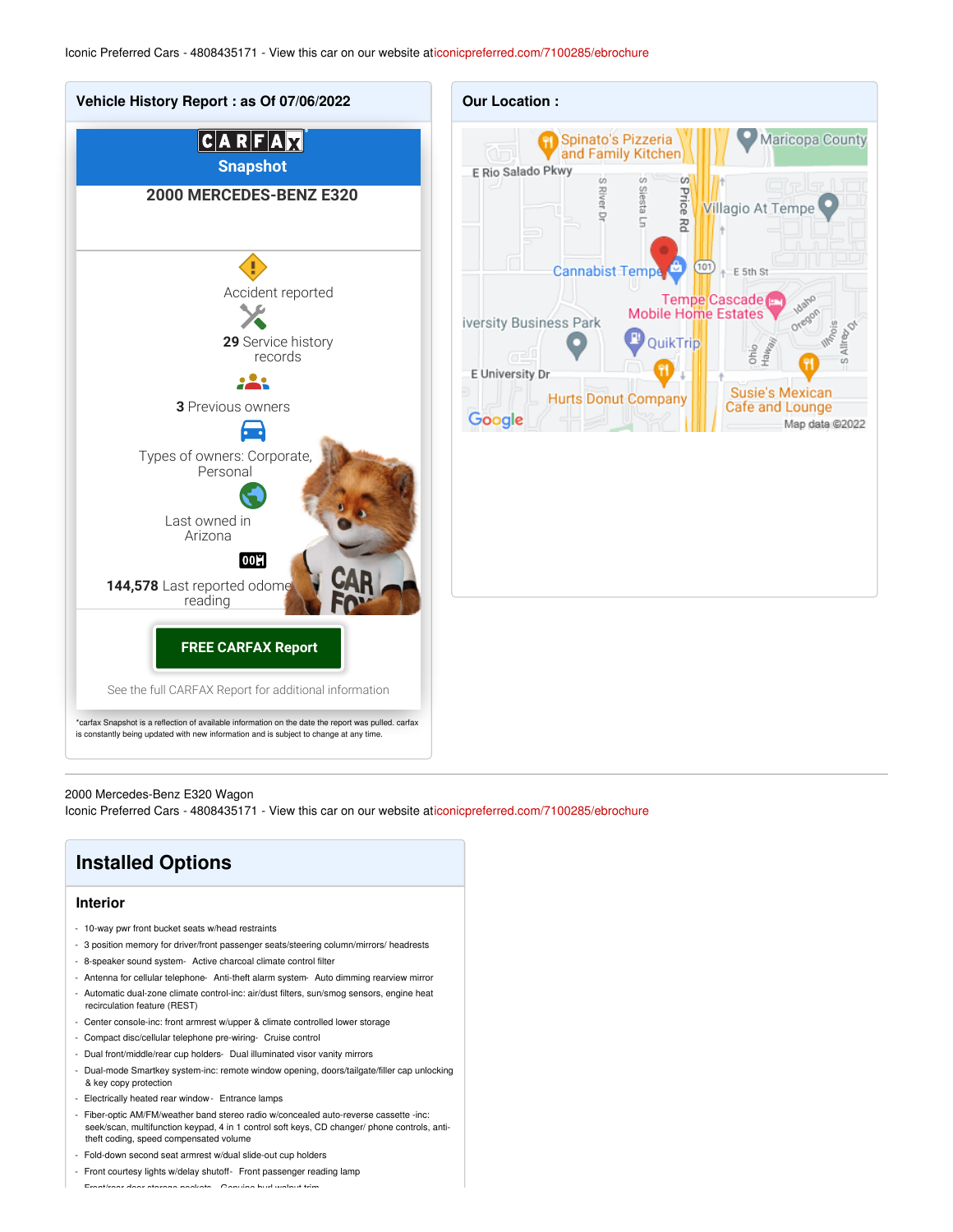- Front/rear door storage pockets- Genuine burl walnut trim
- Instrumentation-inc: speedometer, odometer, trip odometer, tachometer, fuel/ temp gauges, outside temp display, quartz clock
- Leather seating insert upholstery- Leather-covered steering wheel/shift knob
- Manual adjust, remote fold-down rear head restraints
- Parking brake on/headlights on audible alert- Pwr door locks
- Pwr tilt/telescoping steering column- Pwr windows w/express down/up
- Pwr-adjustable front headrests- Rear courtesy light- Rear window antenna
- Universal garage door opener- Velour floor carpeting/mats
- Warning lights-inc: seat belt, key-in-ignition, headlamps on, brake, ABS, Brake Assist, parking brake on, airbag, traction control, exterior lamp failure, low fuel/oil/coolant/washer fluid, check engine

#### **Exterior**

- 4 free-form halogen headlamps- Auto dimming driver mirror- Chrome-plated grille
- Dual heated pwr remote outside rearview mirrors w/RH mirror reverse tilt down
- Front/rear fog lamps- Intermittent rear wiper w/heated washer
- Intermittent single-arm windshield wiper/heated washer system- Wraparound taillamps

#### **Safety**

- 10-way pwr front bucket seats w/head restraints
- 3 position memory for driver/front passenger seats/steering column/mirrors/ headrests
- 8-speaker sound system- Active charcoal climate control filter
- Antenna for cellular telephone- Anti-theft alarm system- Auto dimming rearview mirror
- Automatic dual-zone climate control-inc: air/dust filters, sun/smog sensors, engine heat recirculation feature (REST)
- Center console-inc: front armrest w/upper & climate controlled lower storage
- Compact disc/cellular telephone pre-wiring- Cruise control
- Dual front/middle/rear cup holders- Dual illuminated visor vanity mirrors
- Dual-mode Smartkey system-inc: remote window opening, doors/tailgate/filler cap unlocking & key copy protection
- Electrically heated rear window- Entrance lamps
- Fiber-optic AM/FM/weather band stereo radio w/concealed auto-reverse cassette -inc: seek/scan, multifunction keypad, 4 in 1 control soft keys, CD changer/ phone controls, antitheft coding, speed compensated volume
- Fold-down second seat armrest w/dual slide-out cup holders
- Front courtesy lights w/delay shutoff- Front passenger reading lamp
- Front/rear door storage pockets- Genuine burl walnut trim
- Instrumentation-inc: speedometer, odometer, trip odometer, tachometer, fuel/ temp gauges, outside temp display, quartz clock
- Leather seating insert upholstery- Leather-covered steering wheel/shift knob
- Manual adjust, remote fold-down rear head restraints
- Parking brake on/headlights on audible alert- Pwr door locks
- Pwr tilt/telescoping steering column- Pwr windows w/express down/up
- Pwr-adjustable front headrests- Rear courtesy light- Rear window antenna
- Universal garage door opener- Velour floor carpeting/mats
- Warning lights-inc: seat belt, key-in-ignition, headlamps on, brake, ABS, Brake Assist, parking brake on, airbag, traction control, exterior lamp failure, low fuel/oil/coolant/washer fluid, check engine

#### **Mechanical**

- 16" X 7.5" 10-spoke aluminum wheels 18.5 gallon fuel tank
- 215/55HR16 all season SBR tires- 3.2L SOHC SMPI 18-valve aluminum-alloy V6 engine
- 4-channel anti-lock brake system (ABS)- 4-wheel pwr disc brakes (front vented)
- 5-speed electronically controlled automatic transmission-inc: "winter" mode, adaptive controls, OD
- Automatic slip control (ASR)
- Brake assist system (applies full braking pwr automatically when needed)
- Electronic Stability Program (ESP)
- Front/rear stabilizer bar, gas-pressurized shock absorbers, coil springs- Full-size spare tire
- Independent double wishbone front suspension w/triangular lower control arms, antidive/anti-lift geometry
- Independent five-link rear suspension-inc: anti-lift/anti-squat geometry, alignment control
- Rear wheel drive- Variable rate pwr rack & pinion steering

### **Option Packages**

### **Factory Installed Packages**

-